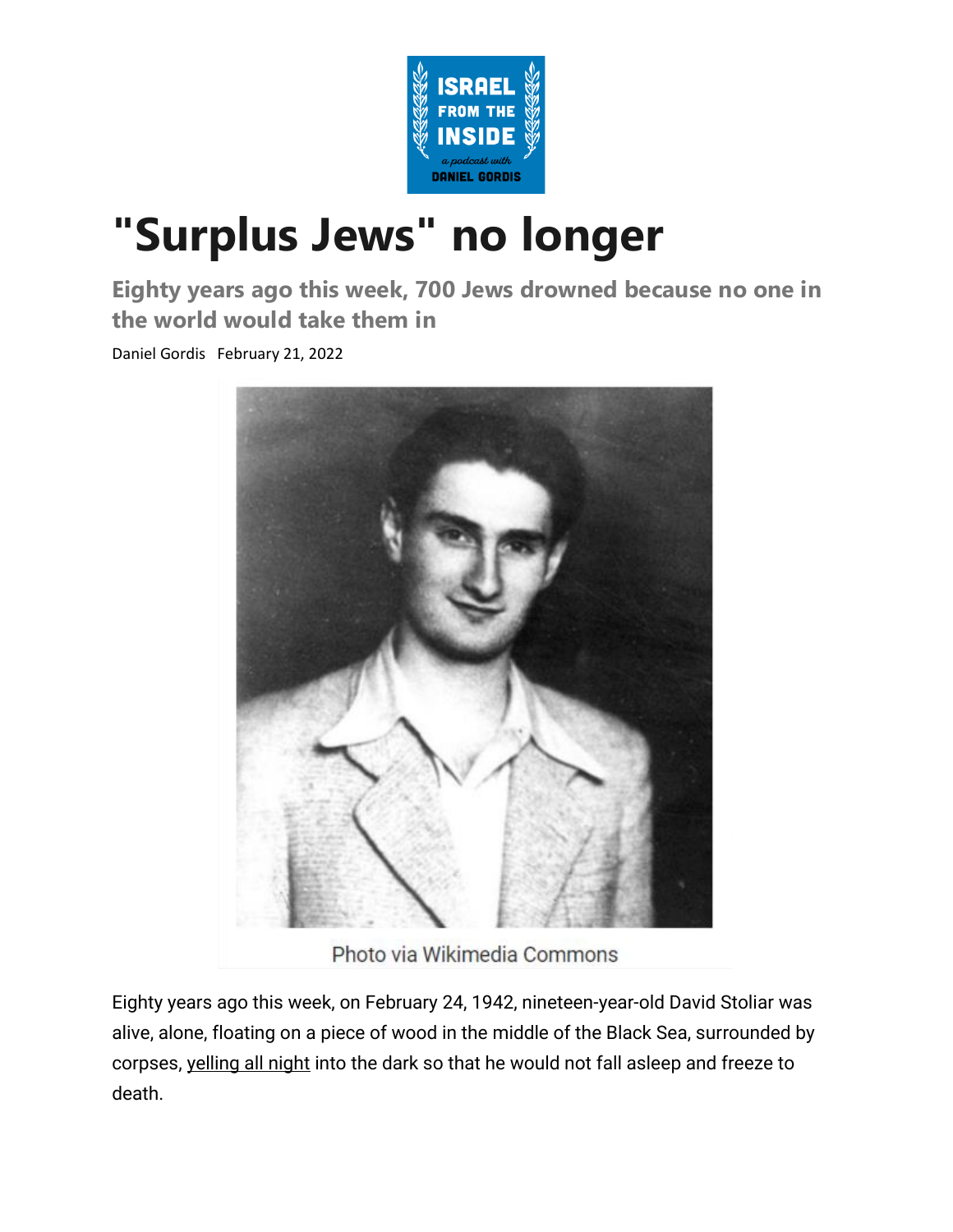He was in the Black Sea, surrounded by death, because he was a "surplus Jew," as the British put it unabashedly. We'll come back to David Stoliar.

Last week, [the](https://email.mg2.substack.com/c/eJwlUcuOhDAM-5rpbRB9AOXQw172N1CgGchup0V9LOLvtwxSZEt1LSvOAhnXEE-zh5TZBVM-dzQej-QwZ4ysJIwTWcOHdtCSa2aNslx3mlGaXhHxDeRMjgXZXmZHC2QK_nKIsZftwDZj51GNixzqA_K-t4sSGiTvRKfngdvXHQzFEvoFDf5hPINH5syW854e8ushvuscx9EckDbyaw7-MjVLeF9CiM5WFq0QldoLuKwQS0oEz_IbgTw-f-paF1DanpQioKt_GJnLV4dz2baqb0QDYw92lEKAfvXjMDeS8xJGtzxU-15Fk8qcMiy_Vz6LBo6wuRnjWuWcyAN9hNrHVPldPOVzQg-zQ3tXle_GP-VNK3qM9RJ2gmx4rzqldCeEUOpupnap9Di0inesJttQXd5Y8ISuXs9S-gdDa5hu) Israeli government was cooperating with relief groups to prepare for the [possible evacuation to Israel](https://email.mg2.substack.com/c/eJwlUcuOhDAM-5rpbRB9AOXQw172N1CgGchup0V9LOLvtwxSZEt1LSvOAhnXEE-zh5TZBVM-dzQej-QwZ4ysJIwTWcOHdtCSa2aNslx3mlGaXhHxDeRMjgXZXmZHC2QK_nKIsZftwDZj51GNixzqA_K-t4sSGiTvRKfngdvXHQzFEvoFDf5hPINH5syW854e8ushvuscx9EckDbyaw7-MjVLeF9CiM5WFq0QldoLuKwQS0oEz_IbgTw-f-paF1DanpQioKt_GJnLV4dz2baqb0QDYw92lEKAfvXjMDeS8xJGtzxU-15Fk8qcMiy_Vz6LBo6wuRnjWuWcyAN9hNrHVPldPOVzQg-zQ3tXle_GP-VNK3qM9RJ2gmx4rzqldCeEUOpupnap9Di0inesJttQXd5Y8ISuXs9S-gdDa5hu) of some of the 100,000 Jews in Ukraine, should the anticipated war make that necessary. Officials apparently do not expect to need a massive airlift, but they're preparing for all eventualities, some said. Twenty-one years ago, as many of us vividly recall, Israel airlifted 14,000 Ethiopian Jews to Israel on massive El Al jumbo jets. It was for the same reason. Ethiopian Jews, as far as Israel was concerned, were not "surplus." Neither are the Ukrainian Jews.

And sure enough, this morning's Israeli press announced that they had begun arriving. Dozens of *olim* from Ukraine arrived in Israel on Sunday as the threat of war grew ever ominous. According to the Ministry of Aliyah and Immigrant Absorption, 75 immigrants arrived on an initial flight and another 22 were expected the same day. Said Immigrant Absorption Minister Pnina Tamano-Shata, "Our message to the Jews of Ukraine is very clear — Israel will always be their home; our gates are open to them during normal times as well as in emergencies."

*Israel's most important function is* not *serving as a refuge for Jews who need it. Nine-million people do not go about their business of living here and building this country so that one day, if Jews need a place to go, we'll be here. Still, though, refuge is part of why Israel is around; the fact that there is a Jewish state means that there are no longer "surplus Jews."*

Which brings us back to David Stoliar.

The story begins in 1941, by which point it was clear to many Eastern European Jews that they were destined for a horrific end. In Romania, several Zionist organizations, Betar (which had been headed by Menahem Begin, about whom we'll write next week on the occasion of his 30th *yahrzeit*), among them, commissioned a Bulgarian ship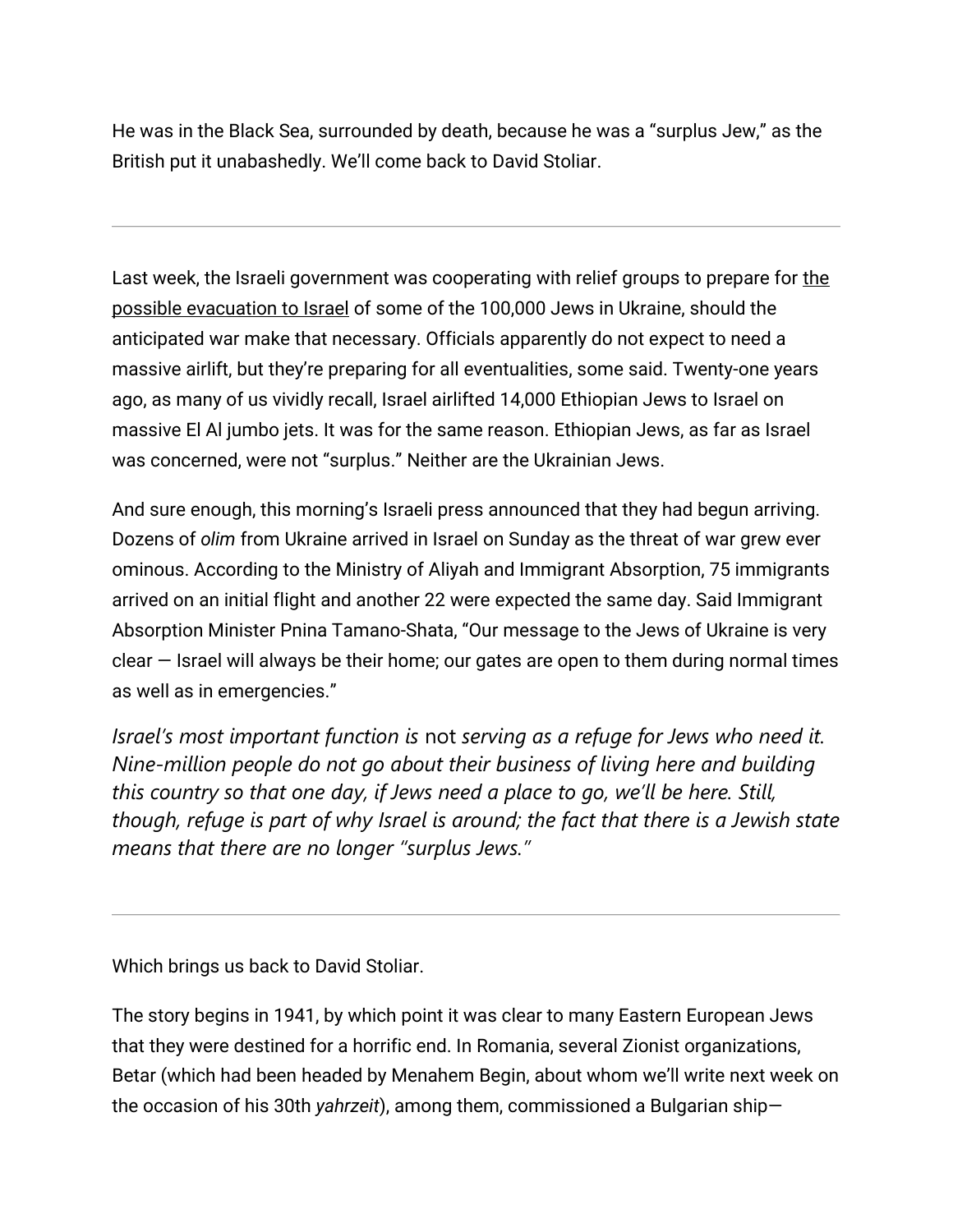the *Struma*—to transport almost 800 Jewish passengers to Palestine. (We also mentioned the *Struma* [in this column\)](https://email.mg2.substack.com/c/eJxVkc1uhSAQhZ9GdhpAVFywaNLc1zAIo5IiGBh649uX27tpk_nJ5GRyJt8YjbDHdKsrZiSvsuB9gQrwzB4QIZGSIS3OKjbRSfZMEquEZXKQxOVlSwCndl5hKkCusnpnNLoYXht8Hns6kUPpiVLJJDVso3ye2TBMVNKRWxjouDF4G-tiHQQDCr4h3TEA8epAvHLTfzT8UcPq4MDXe63LXS5rRm2-OhPPql018YAE7Vqw3WJq69TuSRto49Ye8YS26R8FzyXHkgw0_WdJnjjFKX8FYz2lYux4p-dR27nnXMttnKe16xkrcfamEfTc-T9nkpR-xsOvkPYqY3ZBu1-hwlhqP0tweC8Q9OrBvjnhG_cvuWWHAKm-wS4aFRvFIIQcOOdCvLFUkELOExVsINXZxroV1F8UPy27mHU).

Like Europe, however, the *Struma* was a disaster waiting to happen. The ship was barely more than a floating tub, 61 meters in length and six meters wide; built in 1867 as a British luxury yacht, it had eventually been converted to transport cattle. It was powered by a motor that had apparently been salvaged from the bottom of the Danube River. The ship was equipped with only four sinks, one freshwater faucet, and eight toilet stalls for some 800 people. There was no toilet paper. More ominously, there were no life preservers.

Their only sources of comfort were the knowledge that they were finally succeeding in fleeing a burning Europe and that the whole trip to Istanbul, the first leg of their journey, would take merely 14 hours.

The *Struma* set sail on December 12, 1941, but the engine gave out almost immediately. The tugboat that had towed them out of the harbor eventually sent its navigator and engineer on board, but they would only fix the engine for a large sum of money. The passengers, however, had given all their money to the Romanian customs officials. So they parted with their gold wedding bands in return for the repairs.

The repair barely worked, however, and soon the engines gave out again. Four interminable days later, the boat limped into the Istanbul harbor, where it would remain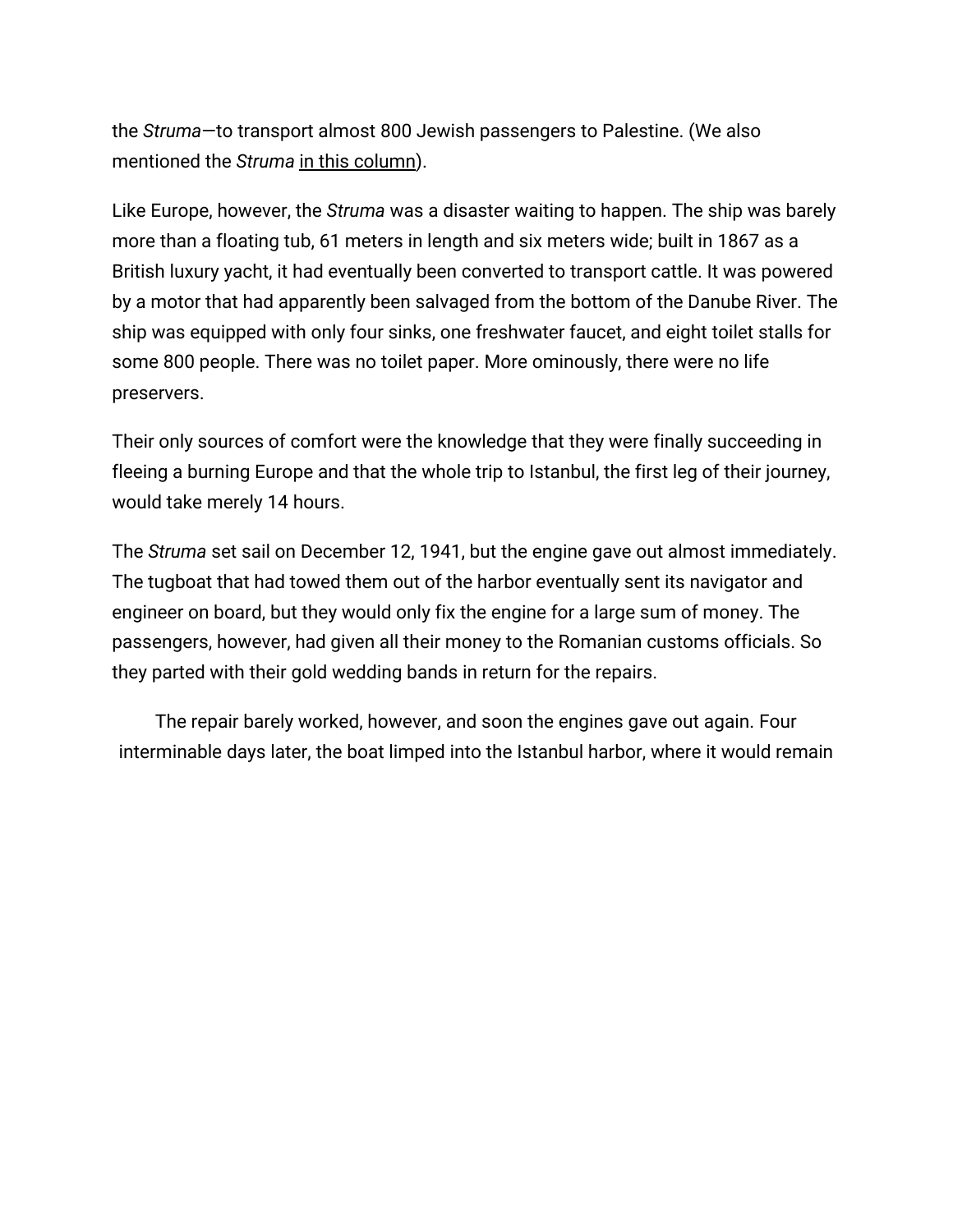

## Map from United States Holocaust Memorial Museum website at <https://encyclopedia.ushmm.org/content/en/article/voyage-of-the-struma>

Turkey refused to allow the passengers to disembark—after all, what country would want a boatload of homeless Jews? Nor did Britain want them to make their way to Palestine; the British were anxious to assure an increasingly restless and sometimes violent Arab resistance that limits on Jewish immigration would be enforced.

On February 12 (ironically, the very same day that British policemen apparently murdered Avraham Stern, [about whom we wrote last week\)](https://email.mg2.substack.com/c/eJxVkUmKwzAQRU9j7WI0xZYXWjQ0uYYpSZVEtCwZDQm-fSvJphtqWHyK_3lloeIt5UPvqVTyGms9dtQRnyVgrZhJK5hX7zSb6awEU8Rp6Zg6K-LLes2IG_iga25I9maCt1B9iq8LvkyCzuSulXNKUI7GLmDkoozjAo2gCFSCM_ZjDM15jBY1PjAfKSIJ-l7rXgbxNfBLLwfRY-h5nS9jaaZUsD-jTVvX9t7wyHCH7VR67nh6Qs4-5dOesA7i0uq2ltSyxUF8txyI15zyVzEmKJXTyEdYJnCL4BzUdVpmMwrGWlqCHSTdbvyfJ8kanukeDOZbl2vxEfxb6BjWvrcWfT1WjGACug-h-gH9ZrbeMGLuD3ArVM0meZZSnTnnUn6AdIRSLTOV7Ey6s0v9Kuq_EH4BlB-Y-A), almost two months after the boat had left Romania, the British grudgingly partially acquiesced and granted Palestinian visas to the children on board. But His Majesty's government refused to send a ship to collect them, and Turkey refused to grant them overland passage. The children thus remained on board. With negotiations between Turkey and Britain at a standstill, Turkish officials towed the disabled boat up the Bosporus Strait toward the Black Sea.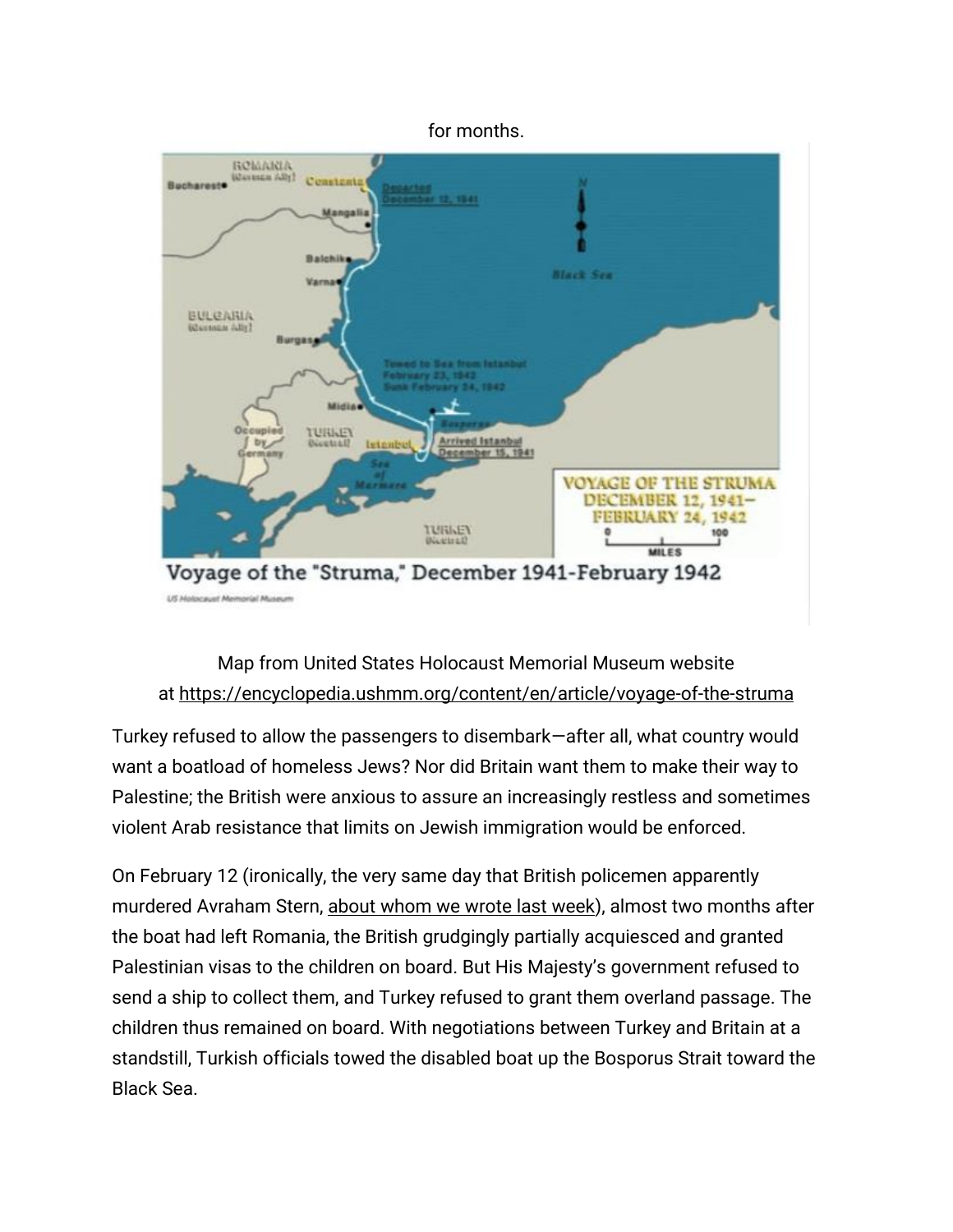Passengers hung signs over the side that said "Save Us" in both English and Hebrew. Though the signs were plainly visible to people on the shores of the Bosporus, no one, of course, did anything to help them.

When the hapless *Struma* reached the Black Sea, the Turks abandoned the ship, leaving it to drift. The next morning, on February 24, a Soviet submarine torpedoed the *Struma*, which exploded and sank. Of the 769 people on board, only one survived, by holding on to wreckage for more than 24 hours.

That survivor was David Stoliar. Locals on a rowboat eventually pulled him out of the water and wrapped him in blankets to warm him; they then took him to a small Turkish fishing village. Frostbitten, he was hospitalized in Istanbul, and then, apparently to prevent him from speaking to the media, was jailed by the Turks for six weeks. Eventually, Stoliar made it to Palestine in 1943, where he served in the Jewish brigade of the British Army and then in the IDF during the War of Independence. He became an oil executive and lived in Japan for eighteen years, and in 1971, moved to Oregon.

Stoliar didn't speak about the incident much. When he died in 2014 at the age of 91, he and the *Struma* had been so forgotten that *The New York Times* was two years late [publishing his obituary:](https://email.mg2.substack.com/c/eJwlUUEO4yAMfE25JQJCE3LgsJf9RuSA21pLoAKnUX6_pJUsxthjGWY8MD5zOd07VxbXsfD5RpfwqBGZsYi9YlkoODXJyQ7KiuBMUPZuBdXlURA3oOi47Cje-xrJA1NO14Sex0FO4uW8t6g0KouDnQZvPKpxhdnIME5-RP1bDHsgTB4dfrCcOaGI7sX8rrfhz03_bXEcR59Opg1r7_PWKlqqsYFUV24uSi4xNNwohIgIldslwIdCVzlHgtLVvXzok0uXH92X3h2tStQFqo2PpSVYO-BuVv2LtyjIaamvUGqQ0oy97mEeIcyD1mAf4zyt_aDUnufob0ZuT93Xfa0M_t_1TlEcHPkVVyzP1uZKCejbaIItDbc9EZ8LJlgjhp-W_LPkq-7yxISlWRUWYKdGczfG3rXWxvyka2IbO0_SqLtom0NuU8kFSISx2ds-9h_Th6Sw)

> By Robert D. McFadden Jan. 23, 2016

(The death of David Stoliar, in 2014, received little attention outside Oregon, where he lived. The New York Times, which had prepared an obituary, learned of his death on Friday.)

Perhaps the most important element of the story to remember is to be found in a British governmental communication from 1941, referring to the Jews who were desperate to escape Europe and who, the British rightly understood, would try to make their way to Palestine despite British objections. "We should have some alternative scheme in hand for disposing of these surplus Jews, who having escaped from persecution in Europe,